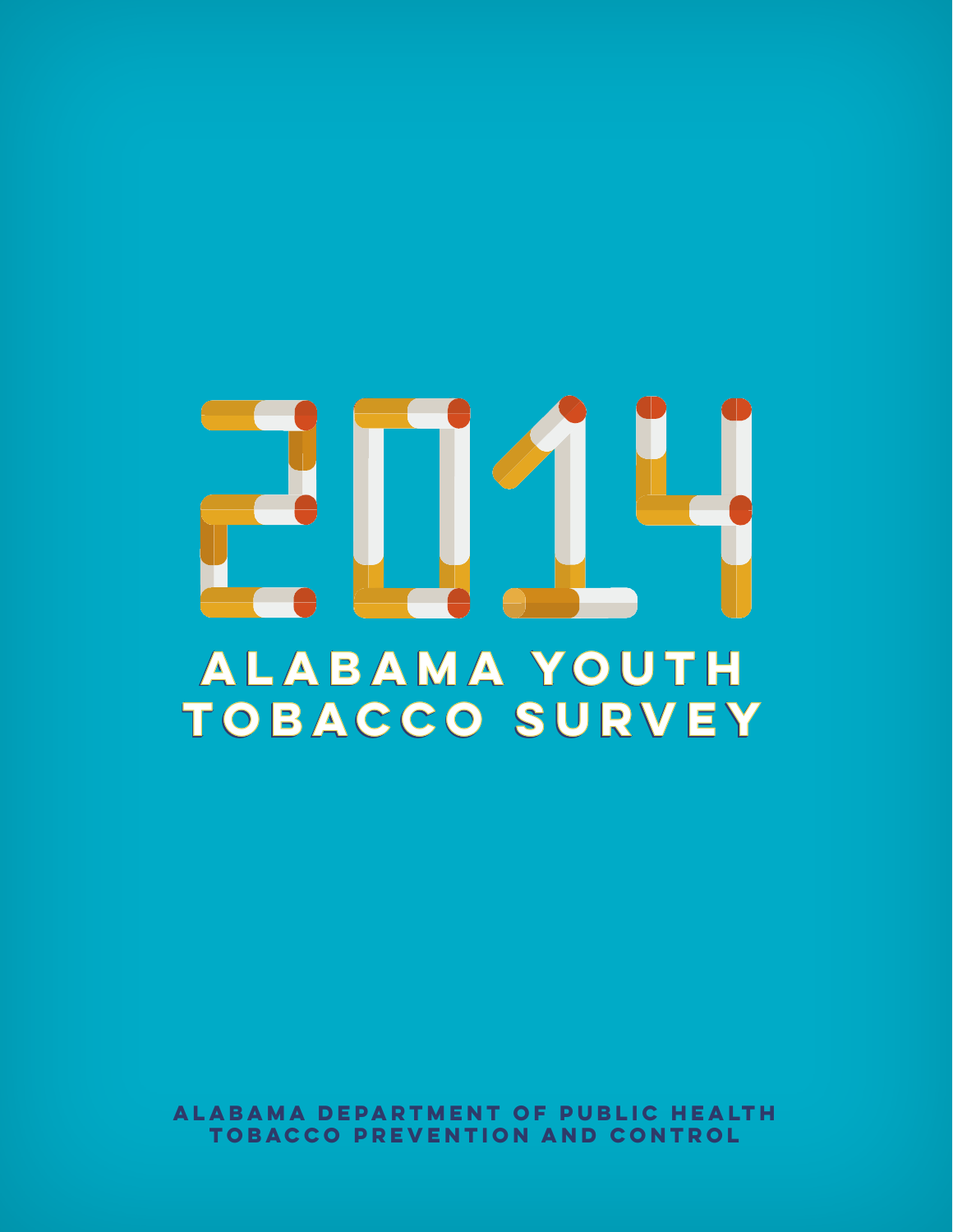### **INTRODUCTION AND METHODS**

The Alabama Youth Tobacco Survey (AL YTS) is conducted by the Tobacco Prevention and Control Branch of the Alabama Department of Public Health (ADPH), through a grant from the Office on Smoking and Health, Centers for Disease Control and Prevention (CDC). Alabama conducted the first AL YTS in 2000 and continues to administer the survey biennially. The AL YTS is a comprehensive survey of tobacco use, access, cessation, knowledge and attitudes, and exposure to secondhand smoke among middle school and high school students in Alabama.

The 2014 AL YTS is a representative survey of public middle school and high school students in Alabama. The survey sample design is a two-stage cluster design. In the first stage, schools are selected randomly within the grade range specified with a probability proportional to enrollment size. The survey was administered at 44 schools to 1,314 high school students in grades 9 through 12. The survey was also completed by 1,416 students at 45 middle schools containing grades 6 to 8.

At the second stage, classes are randomly selected from within the selected schools, and all of the students within a selected class are surveyed. The high school participation rate was 88%, and the student participation rate was 82%. This yields an overall participation rate of 72% for high school surveys. The middle school participation rate was 90%, and the student participation rate was 82%. The overall participation rate for middle school surveys was 74%.

The AL YTS is a voluntary, self-administered questionnaire consisting of 69 questions. These questions cover various tobacco-related topics such as prevalence of tobacco use, access to tobacco products, use of tobacco at school, cessation, knowledge and attitudes, media and advertising awareness, and exposure to secondhand smoke. Survey administration procedures are designed to protect student privacy and allow for anonymous participation.

Data gathered from the AL YTS is utilized to enhance Alabama's capacity to design, implement, and evaluate the youth component of its Tobacco Prevention and Control Program. Results are used to identify future priority areas and monitor progress toward state plan goals.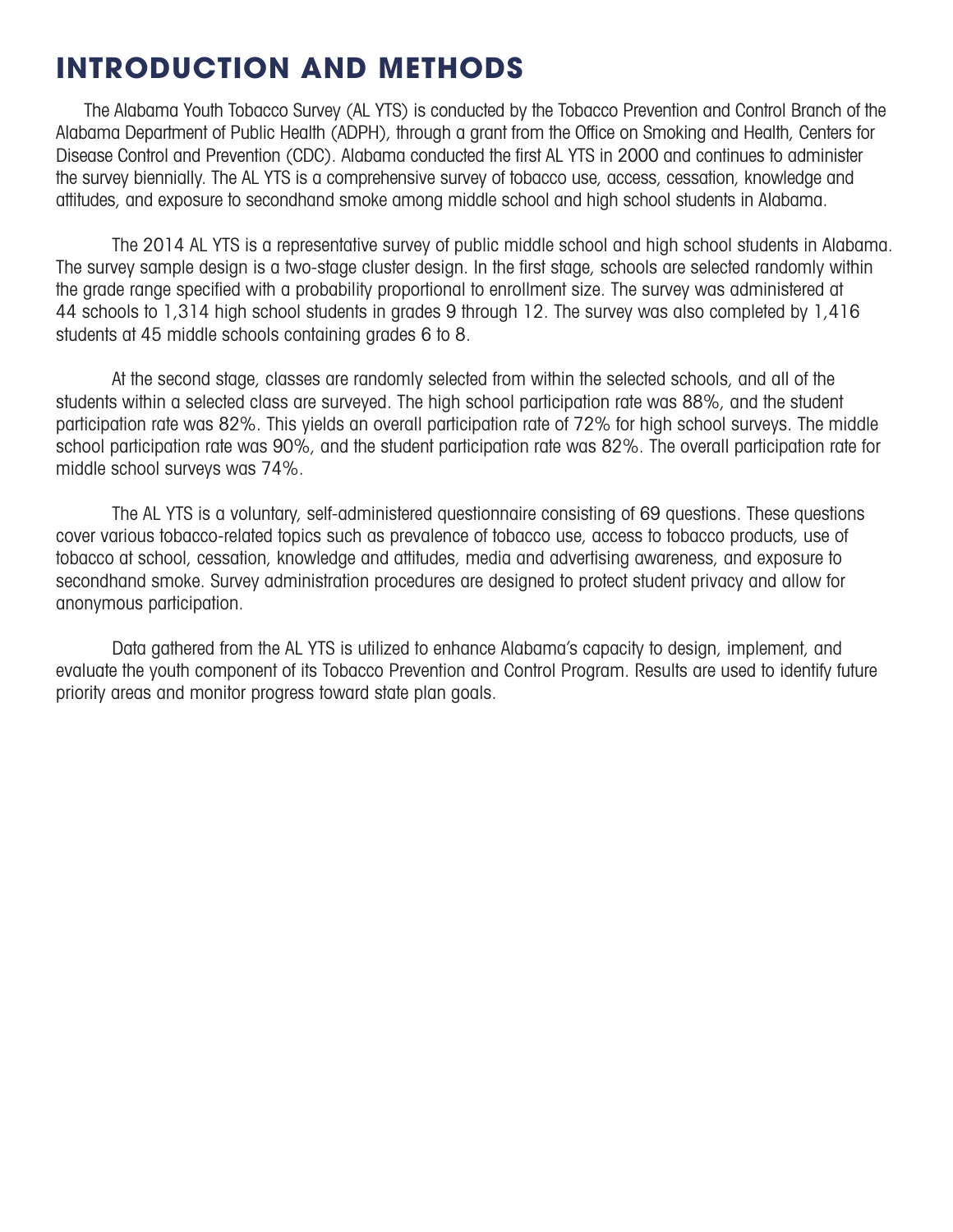# **Use of Any Tobacco**

Students were asked about use of tobacco such as cigarettes, smokeless tobacco, cigars, bidis or kreteks, and pipes. Students were considered "ever tobacco users" if they ever tried any tobacco in their lifetime.

- Cigarettes were the most commonly used tobacco product by middle and high school students.
- Percentage of high school students who tried tobacco decreased from 58.8% in 2012 to 53.2% in 2014.
- Middle school students who tried tobacco decreased from 34.8% in 2012 to 32.9% in 2014.

Overall, fewer students have tried any form of tobacco from 2012 to 2014.



#### **High School Students Who Ever Used Tobacco by Product**

#### **Middle School Students Who Ever Used Tobacco by Product**

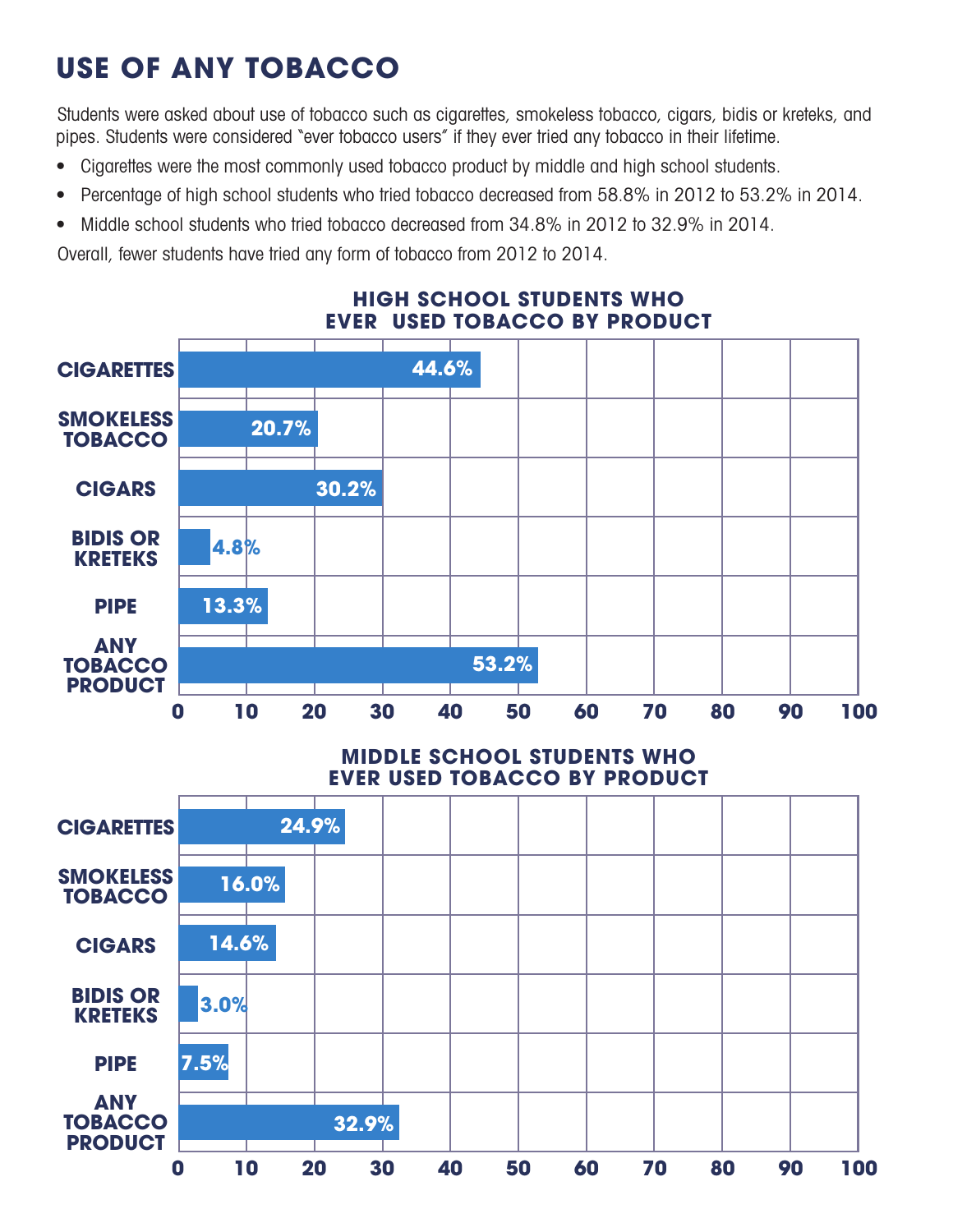# **Ever Tried Cigarette Smoking**

Students were asked whether they had ever tried cigarette smoking (even one or two puffs) in their lifetime.

- Overall, 44.6% of high school students had ever tried cigarette smoking in 2014.
- A total of 24.9% of middle school students had ever tried cigarette smoking.
- In high school, male students were slightly more likely to try smoking than female students.



### **High School Students Who Ever Tried Cigarette Smoking By Gender and Race**

#### **Middle School Students Who Ever Tried Cigarette Smoking By Gender and Race**

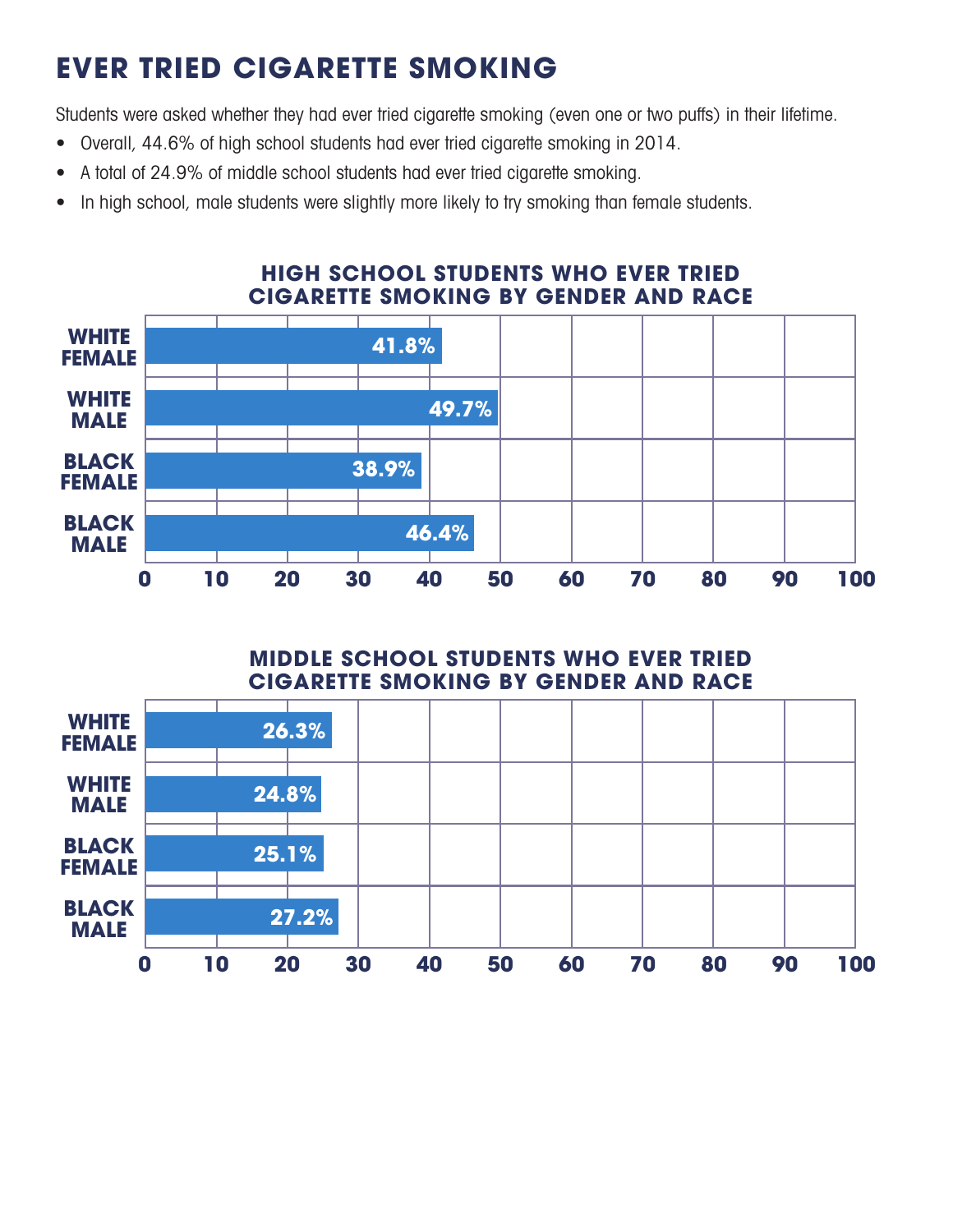# **Current Cigarette Smokers**

Students were asked about their use of cigarettes during the past 30 days. Students were considered "current" smokers" if they reported smoking cigarettes at least once within the past 30 days.

- The current smoking rate among high school students decreased from 19.3% in 2012 to 17.8% in 2014.
- Among high school students, whites were more likely to smoke than blacks.
- The overall smoking rate for middle school students was 7.5% in 2012 compared to 6.4% in 2014.



#### **High School Students Who Reported Current Smoking By Gender and Race**

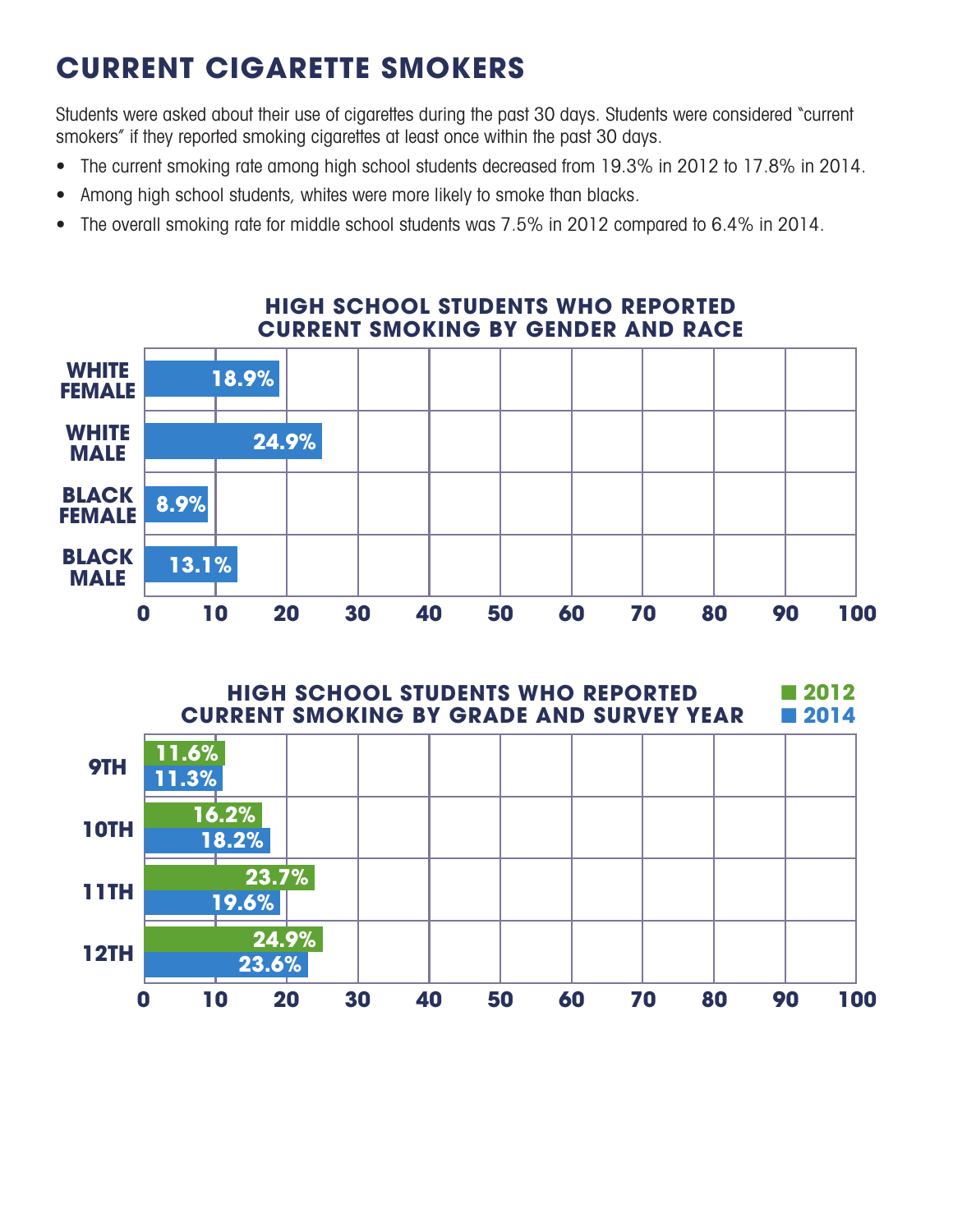# **Ever Tried Smokeless Tobacco**

Students were asked whether they had ever tried chewing tobacco, snuff, or dip.

- White males were more likely than any other group to try smokeless tobacco in both middle school (31.2%) and high school (43.9%).
- The percent of middle school students that tried smokeless tobacco increased from 14.2% in 2012 to 16.0% in 2014.
- Both middle school and high school students were more likely to try cigarette smoking than smokeless tobacco.



#### **High School Students Who Ever Used Smokeless Tobacco By Gender and Race**

**Middle School Students Who Ever Used Smokeless Tobacco By Gender and Race**

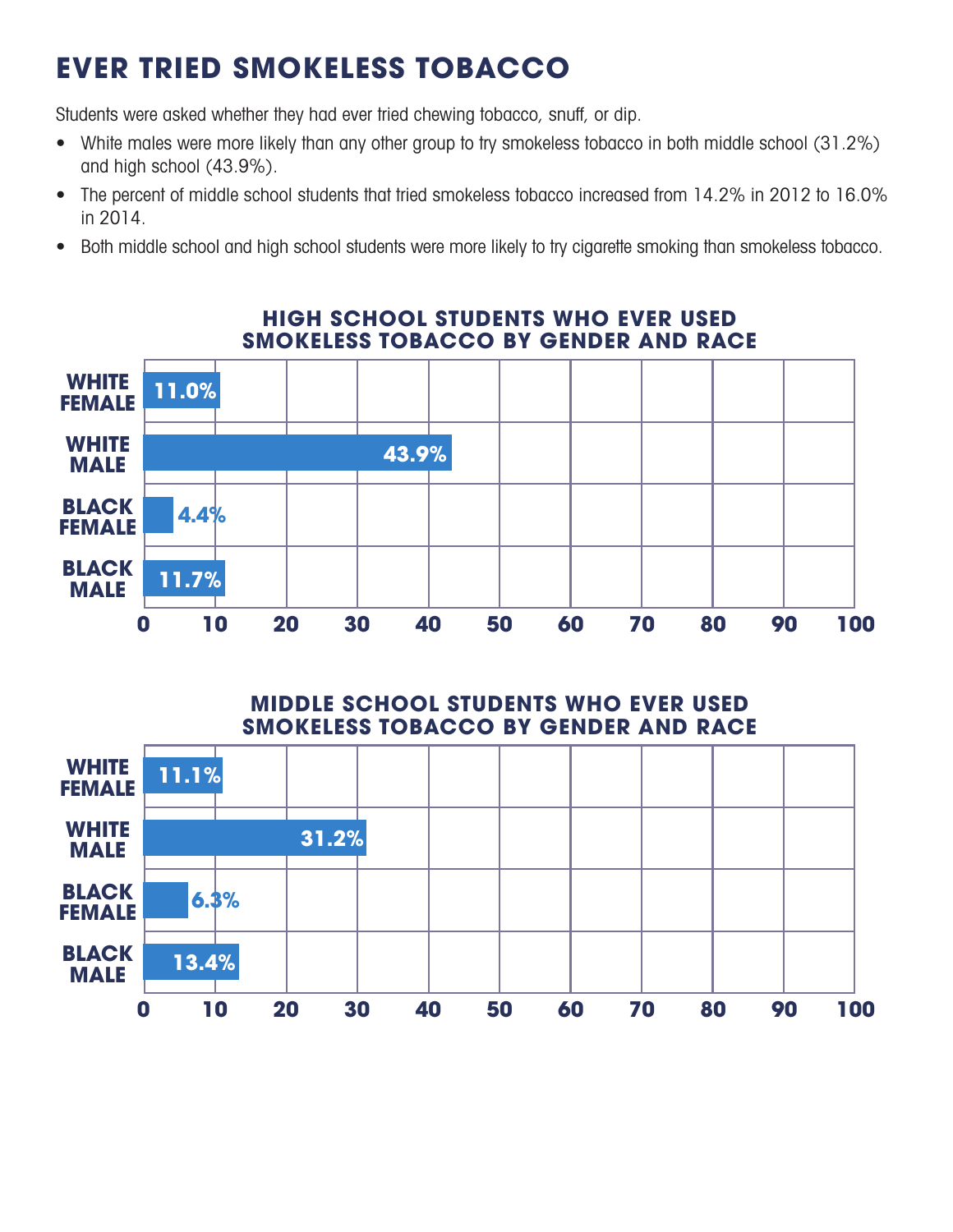# **Current Use of Smokeless Tobacco**

Students were asked about their use of smokeless tobacco during the past 30 days. Students were considered "current smokeless tobacco users" if they reported using smokeless tobacco at least once within the past 30 days.

- Use of smokeless tobacco among high school students decreased from 12.6% in 2012 to 9.7% in 2014.
- In 2014, white males had the highest current smokeless tobacco rate at 25.0%.
- Middle school students' use of smokeless tobacco increased from 5.7% in 2012 to 6.7% in 2014.

#### **High School Students Who Reported Current Use of Smokeless Tobacco By Gender and Race**



**High School Students Who Reported Current Smokeless Tobacco Use By Grade and Survey Year** ■ **2014** ■ **2012**

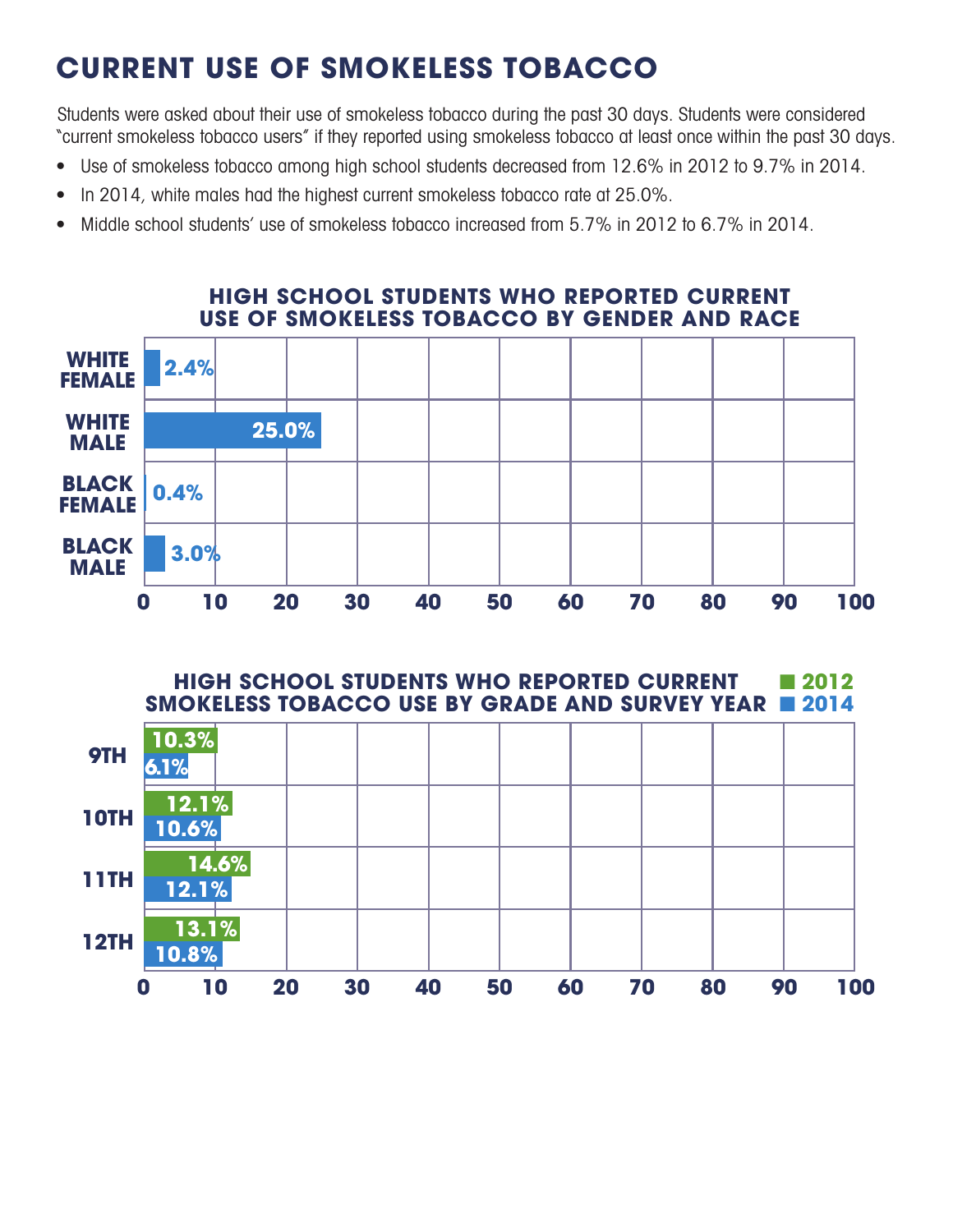### **Ever Tried Cigars**

Students were asked whether they had ever tried cigars, cigarillos, or little cigars (even one or two puffs) in their lifetime.

- 14.6% of middle school students tried cigars in 2014, which shows a continued decline over the course of several surveys - 16.4% in 2012, 17.8% in 2010, 21.3% in 2008.
- There was a decrease in high school students who ever tried cigars from 36.7% in 2012 to 30.2% in 2014, which is near the 2010 rate of 30.0%.



#### **High School Students Who Report Ever Using Cigars By Gender and Race**

**Middle School Students Who Report Ever Using Cigars By Gender and Race**

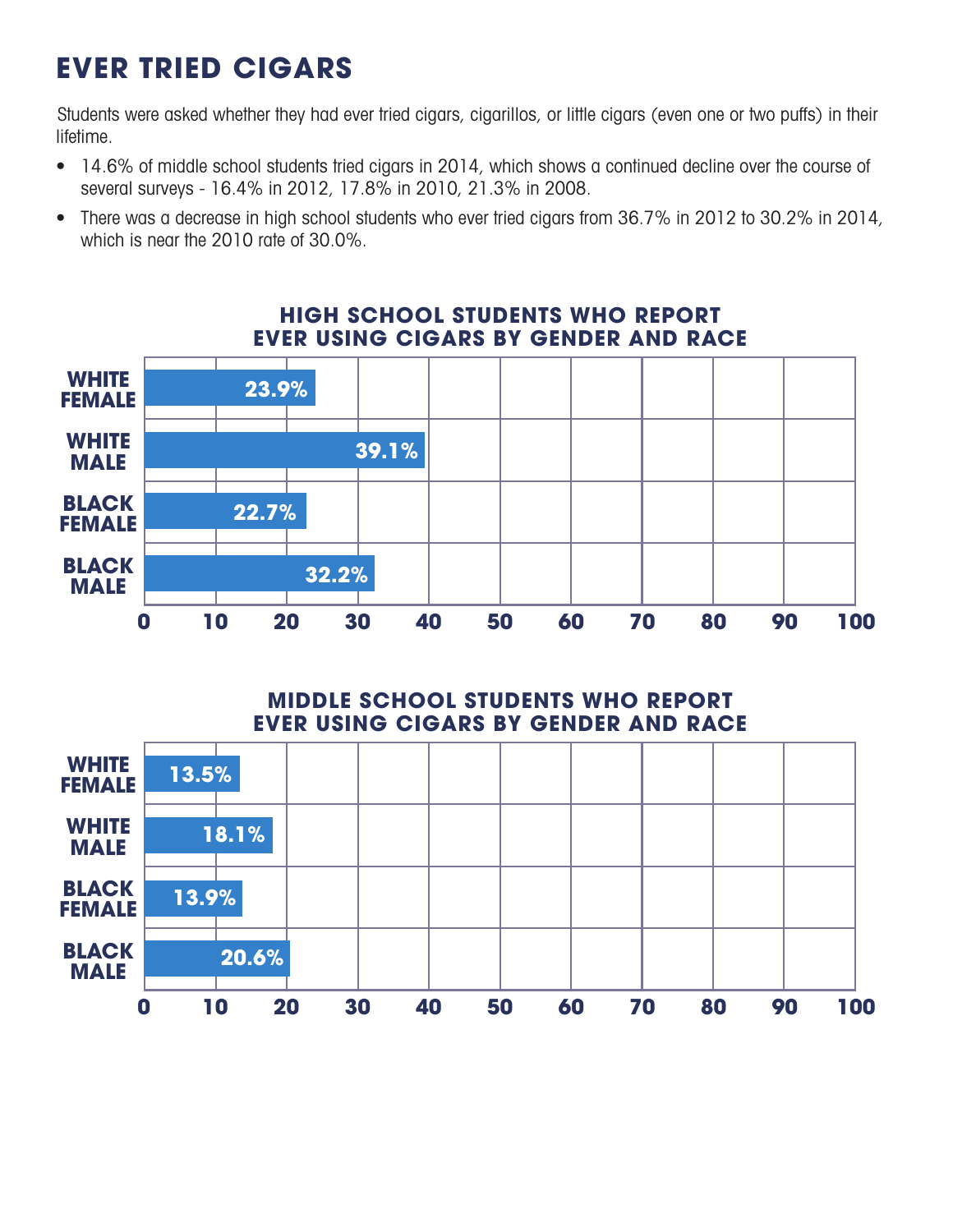# **Current Use of Cigars**

Students were asked about their use of cigars, cigarillos, or little cigars during the past 30 days. Students were considered "current cigar smokers" if they reported smoking cigars at least once within the past 30 days.

- The current use of cigars among high school students decreased from 16.0% in 2012 to 9.7% in 2014.
- All grades (9th through 12th) had a decrease in current cigar use from 2012 to 2014.
- Overall, male, high school students (11.5%) are about five percent more likely to use cigars than female, high school students (6.4%).



#### **High School Students Who Report Current Use of Cigars By Gender and Race**

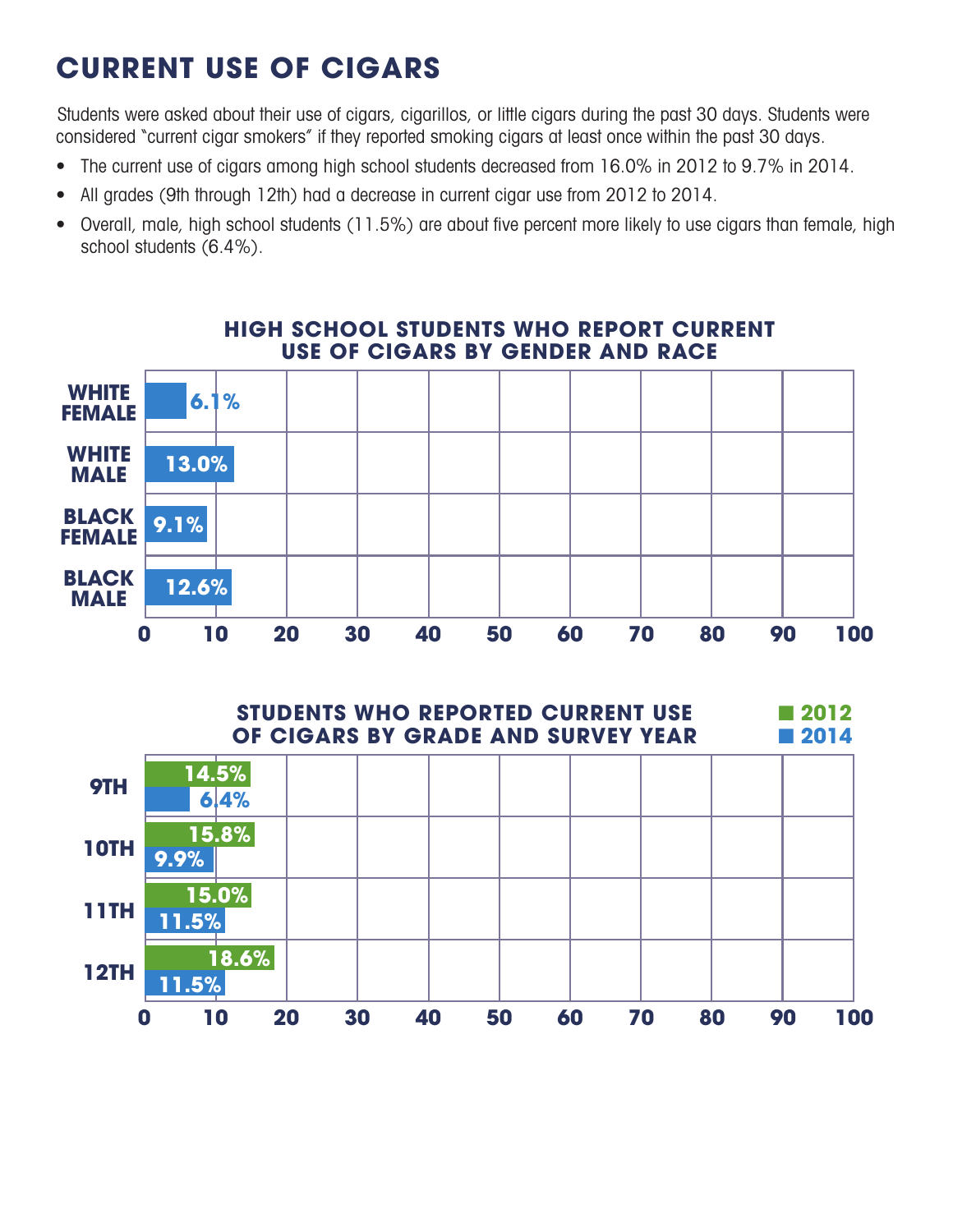# **Ever Tried Bidis or Kreteks**

Students were asked whether they had ever tried bidis or kreteks (even one or two puffs) in their lifetime.

- The total percentage of middle and high school students who tried bidis or kreteks decreased from 2012 to 2014.
- Males were also more likely than females to try bidis or kreteks.
- However, there was an increase in usage among middle school females in 2014.

So, this is a form of tobacco that must still be considered for prevalence rates to remain low, and prevention for young females must also be considered.



**Middle School Students Who Ever Used Bidis or Kreteks By Gender and Survey Year** ■ **2012** ■ **2014**

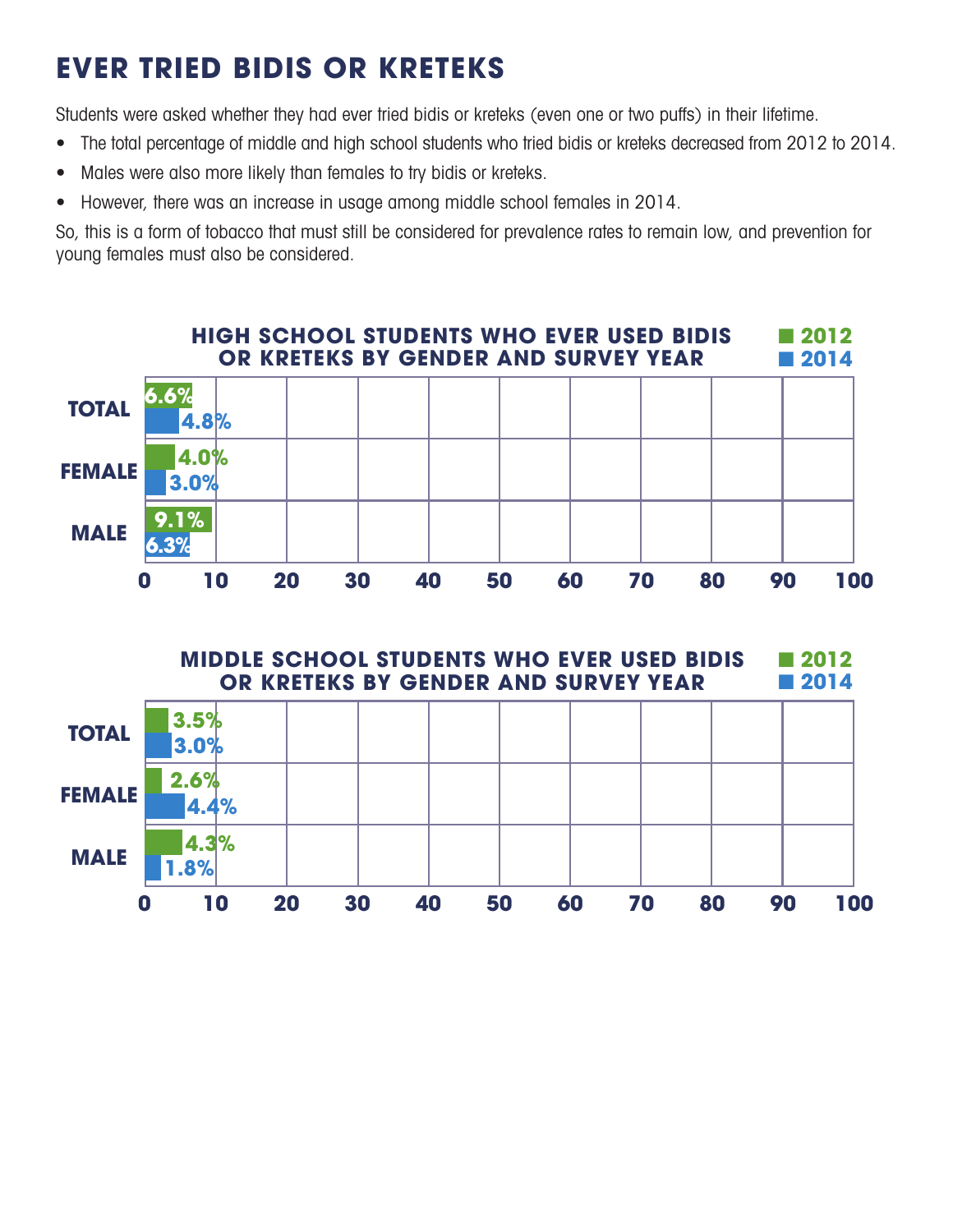### **Preferred Cigarette Brands**

Current smokers were asked which brand of cigarettes they usually smoked in the past thirty days. Promotion, advertising, and product placement play an important role in determining which brand students typically smoked.

- Marlboro is the most frequently smoked brand in high school (48.4%) and middle school (42.5%).
- In high school, white smokers prefer Marlboro (63.6%), and black smokers prefer Newport (79.8%).

Education to help inform youth about tobacco product advertising may help decrease smoking and increase awareness of large tobacco company advertising.



#### **Preferred Cigarette Brand of Middle School Students Who Reported Current Smoking**

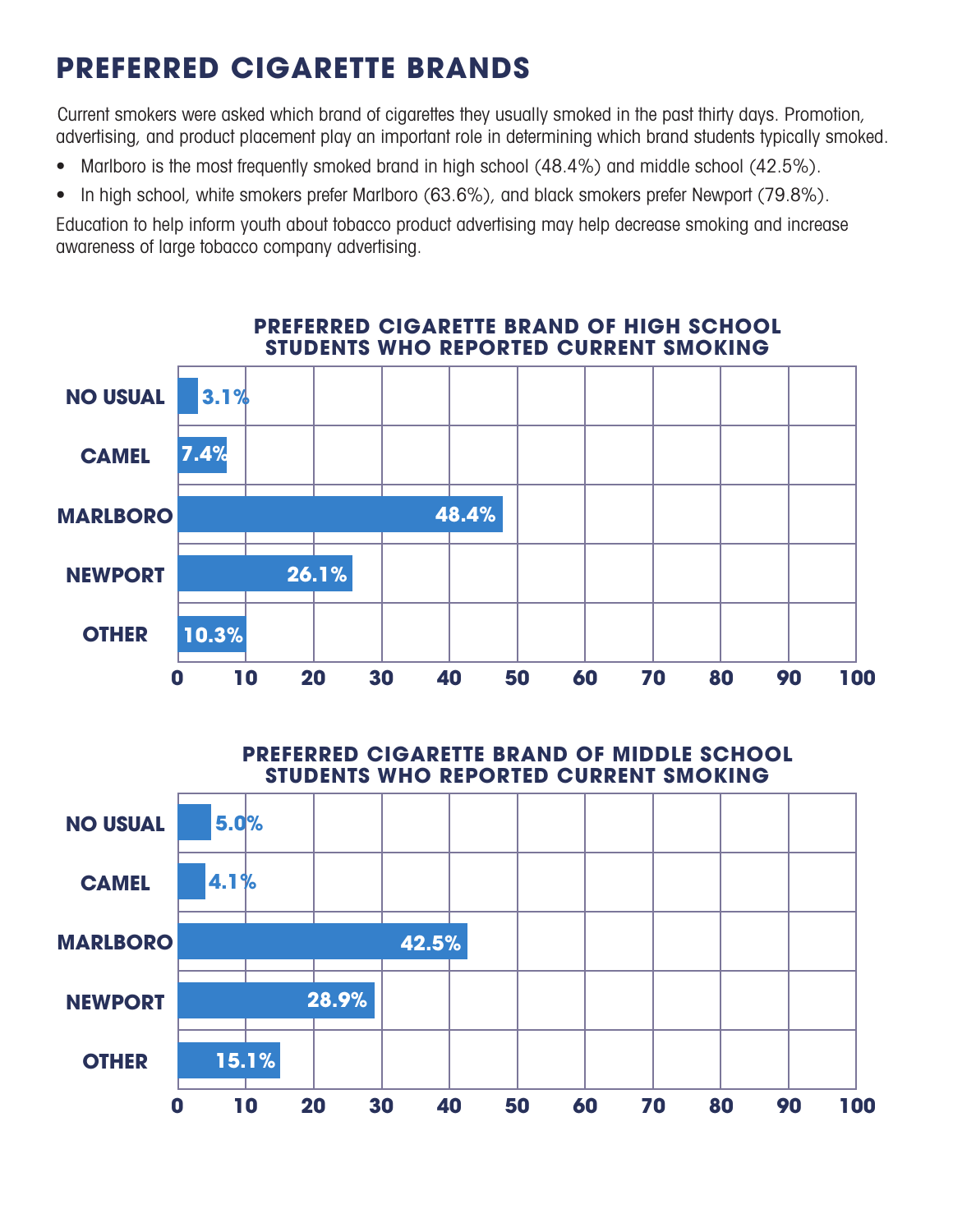### **Tobacco Discussion with Healthcare Professionals**

Students were asked if a doctor, dentist, or nurse asked them about tobacco use and/or advised them not to use tobacco of any kind in the past 12 months.

- More than half of high school (55.2%) and middle school (71.1%) students were not asked by a healthcare professional about the use of tobacco in the past 12 months.
- Students were advised by a healthcare professional not to use tobacco an average of 25% of the time.

Education and information needs to be given to healthcare professionals about the importance of preventing and identifying tobacco use in youth.



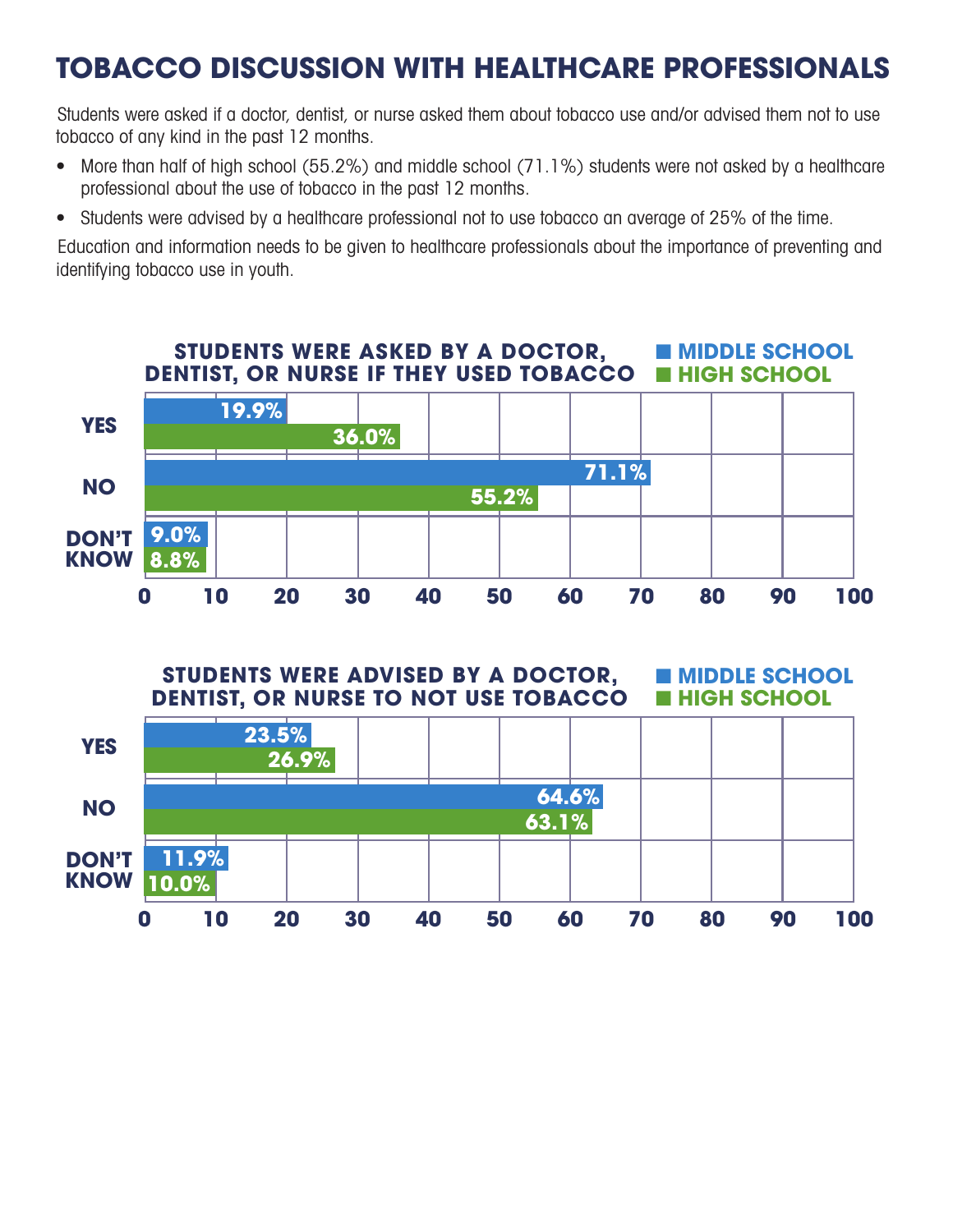### **Cessation and Quit Attempts**

Students were asked if they wanted to quit smoking cigarettes. Students were also asked about their attempts to quit smoking..

- More high school student smokers (47.3%) wanted to quit smoking than middle school student smokers (43.2%).
- The rate of students who currently smoke and have tried to quit in the past 12 months is similar between middle school and high school.

Education and information about cessation needs to be provided to young smokers since more than half of smokers in grades 6-12 reported making at least one attempt to quit smoking.



**64.3% 62.5% 62.1% 53.9% 56.3% 6th 7th 8th 9th 10th 11th 12th 80 70 60 50 40 30 20 10 0 Students Who Currently Smoke and Tried to Quit Smoking at Least Once in the Past 12 Months By Grade 57.6% 78.1%**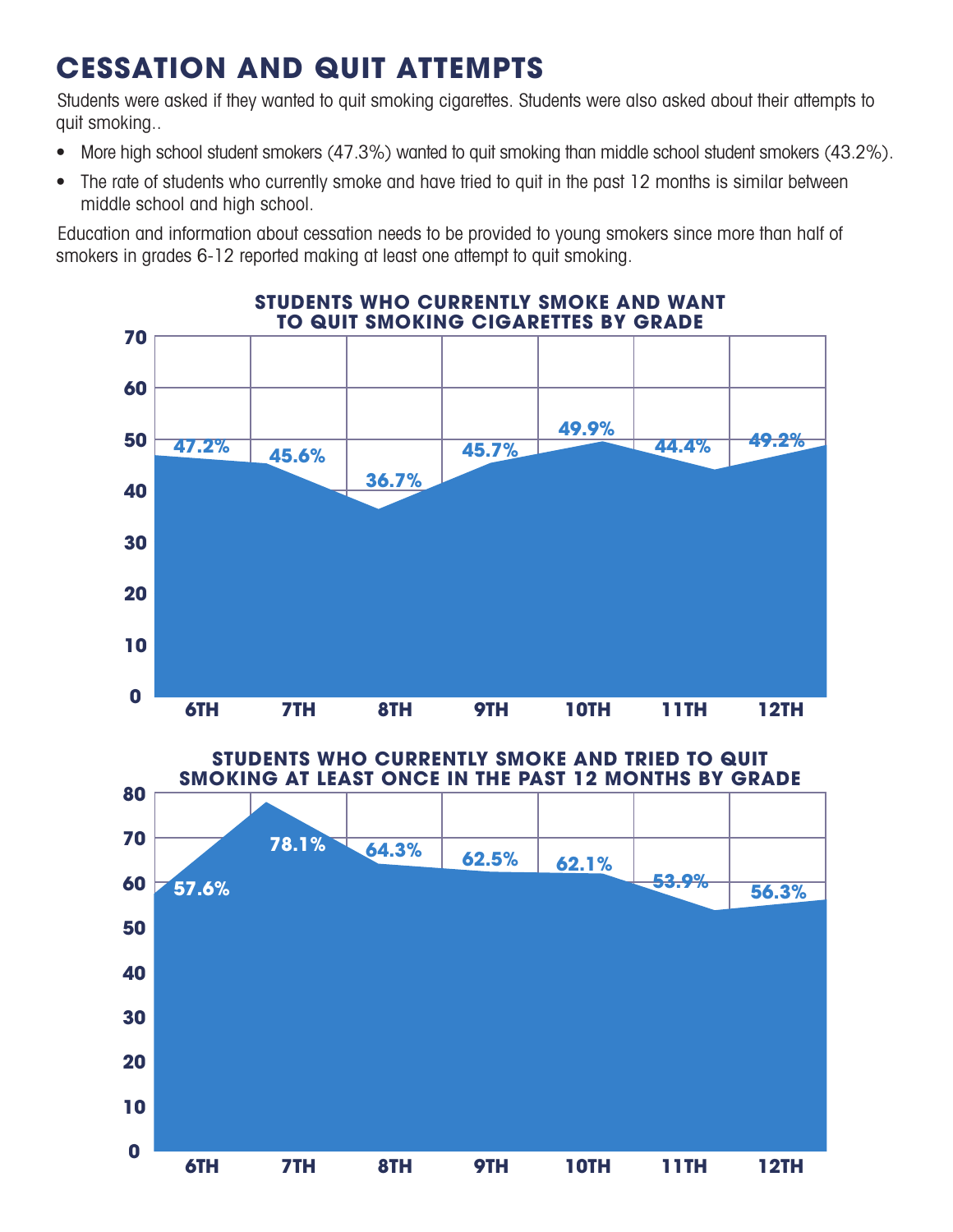### **Social Beliefs About Smoking**

Students were asked to rate a series of statements about the perceived social benefits of smoking. Students were considered to be current smokers if they reported smoking cigarettes at least once within the past 30 days. Students were considered to have never smoked if they have never tried cigarette smoking, even one or two puffs.

• Current smokers are more likely than never smokers to believe that smokers have more friends and smoking makes young people look cool or fit in.

Education is needed to teach students that smoking and tobacco use does not improve social status or increase the number of friends a person will have.



**STUDENTS WHO BELIEVE SMOKING CIGARETTES INIDDLE SCHOOL MAKES YOUNG PEOPLE LOOK COOL OR FIT IN INIGH SCHOOL** 

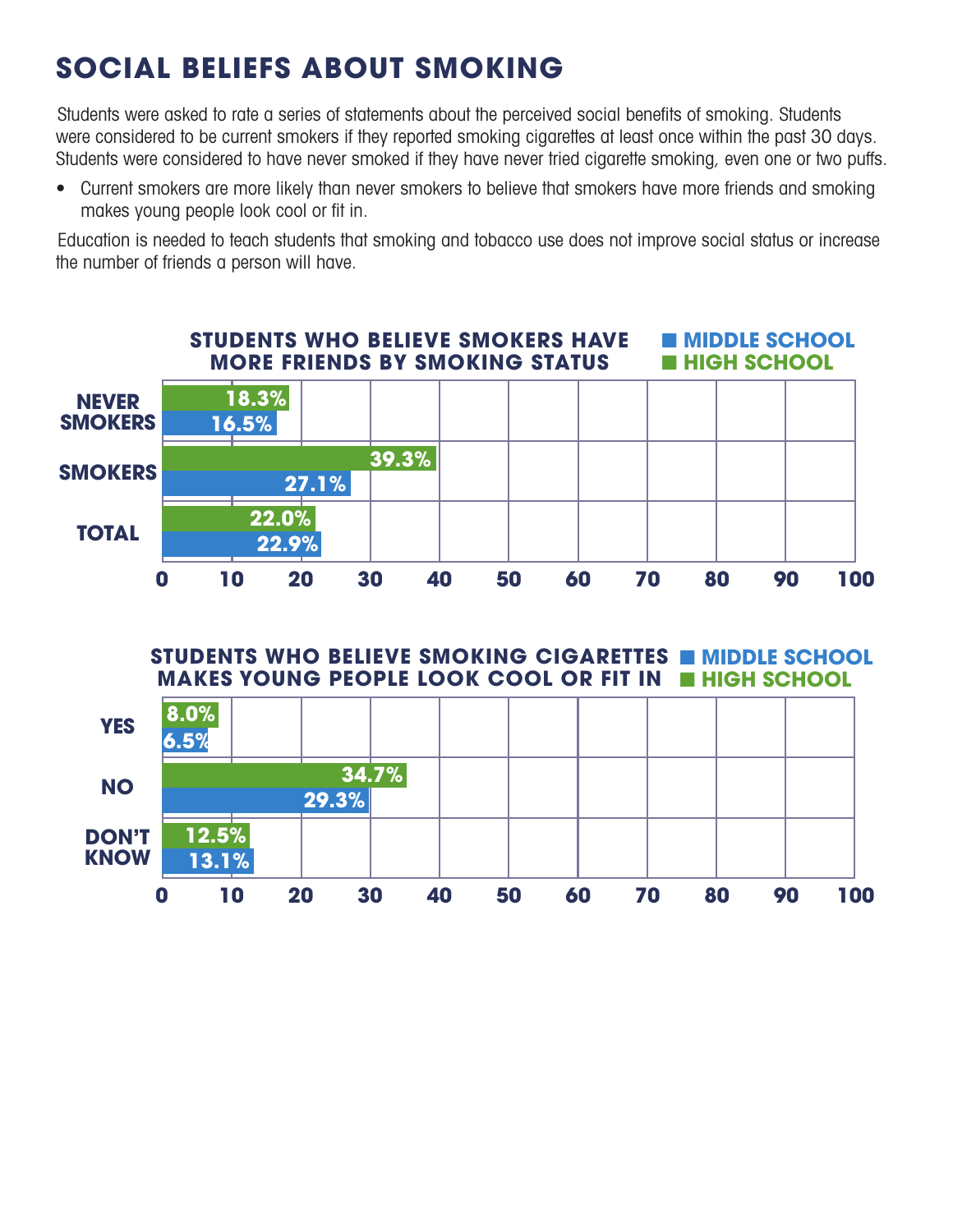# **Tobacco Use Education**

Students were asked if their parents or guardians discussed the dangers of tobacco use with them in the past 12 months. Students were also asked if they were taught in any of their classes about not using tobacco products.

- About 40% of middle and high school students discussed the dangers of tobacco use with their parents.
- There is about a 25% difference between the rate of education on the dangers of tobacco use received by students in the 6th (50.6%) and 12th (23.8%) grades.

The amount of tobacco education given to students needs to increase. Tobacco education and discussion informs students of the dangers of tobacco use and encourages prevention and cessation.



**Students Taught During School Year About the Dangers of Tobacco Use By Grade**

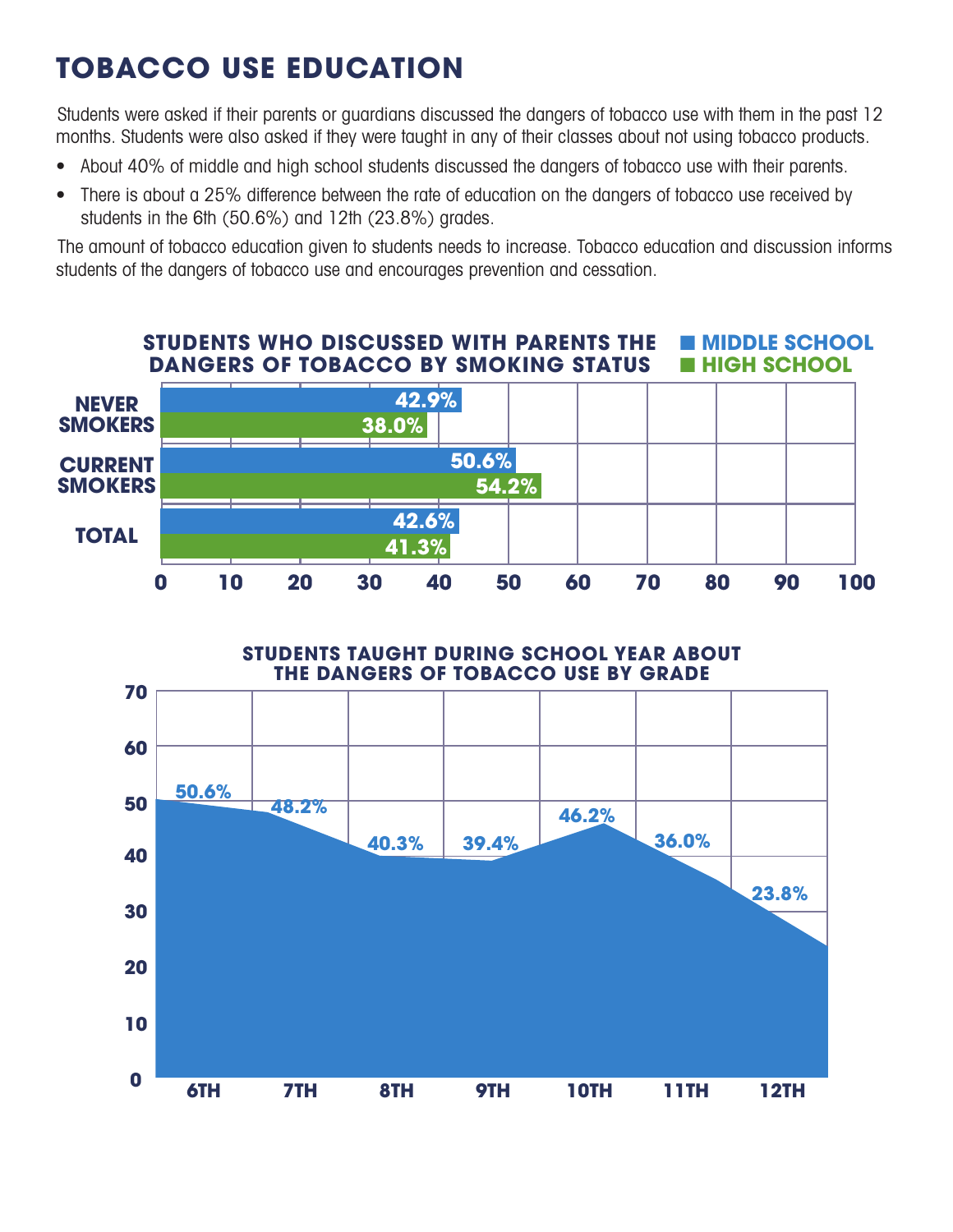### **Tobacco Influence in the Media**

Students continue to be exposed to tobacco use and promotions through media outlets. Students were asked how often they saw actors using tobacco on TV or in movies, and how often they saw tobacco ads on the Internet.

• In both middle school and high school students, about 8 out of 10 saw tobacco ads through various media outlets.

Media outlets have been a successful way to expose youth to tobacco products. This is also an excellent way to expose youth to prevention or cessation measures through outlets such as social media, radio ads, or TV ads.

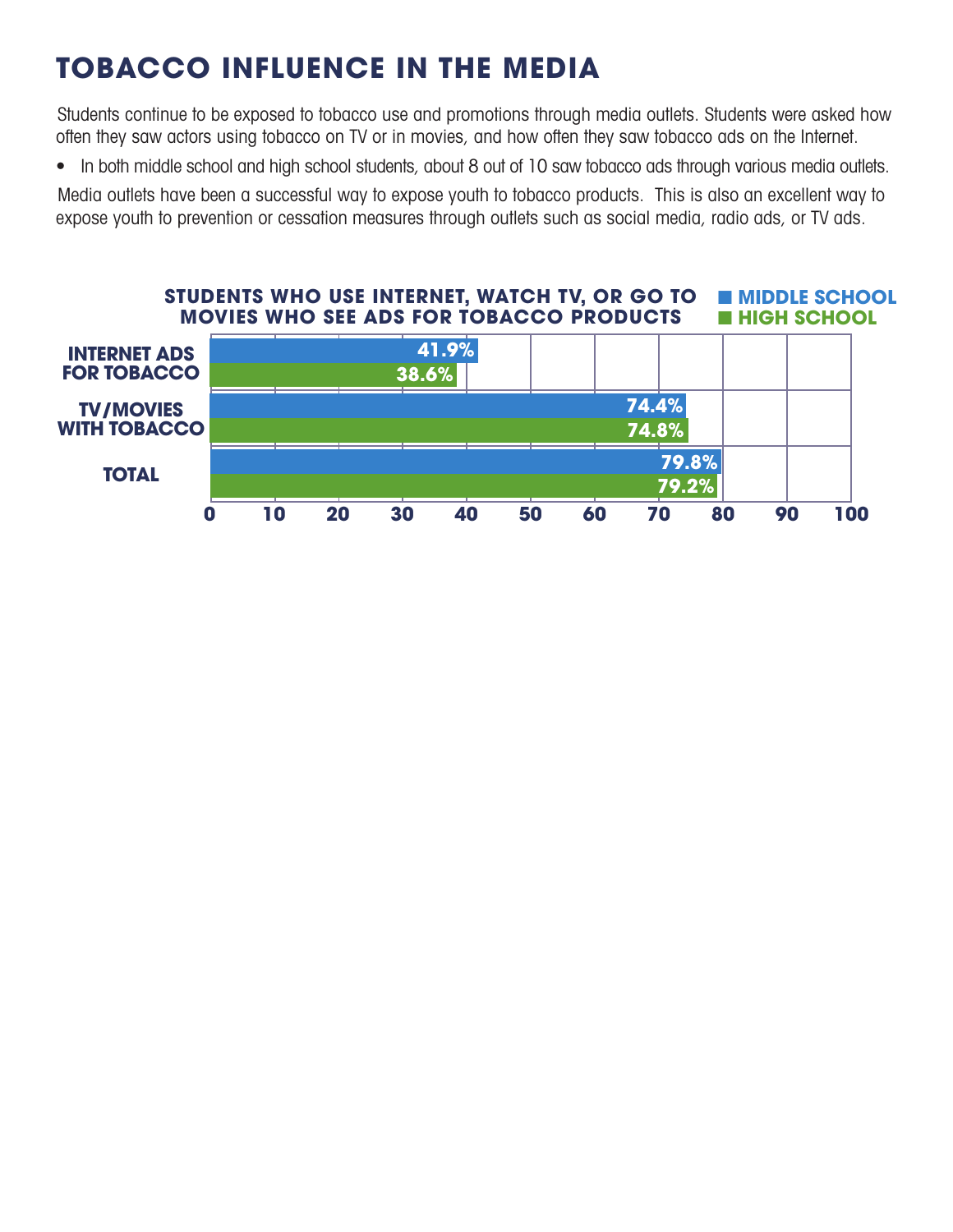### **Receptiveness of Tobacco Advertising**

Students were asked if they would use or wear something that had a tobacco company name or picture on it.

• Students who currently use tobacco are at least three times more likely to use products with a tobacco company name or picture than students who have never used tobacco.

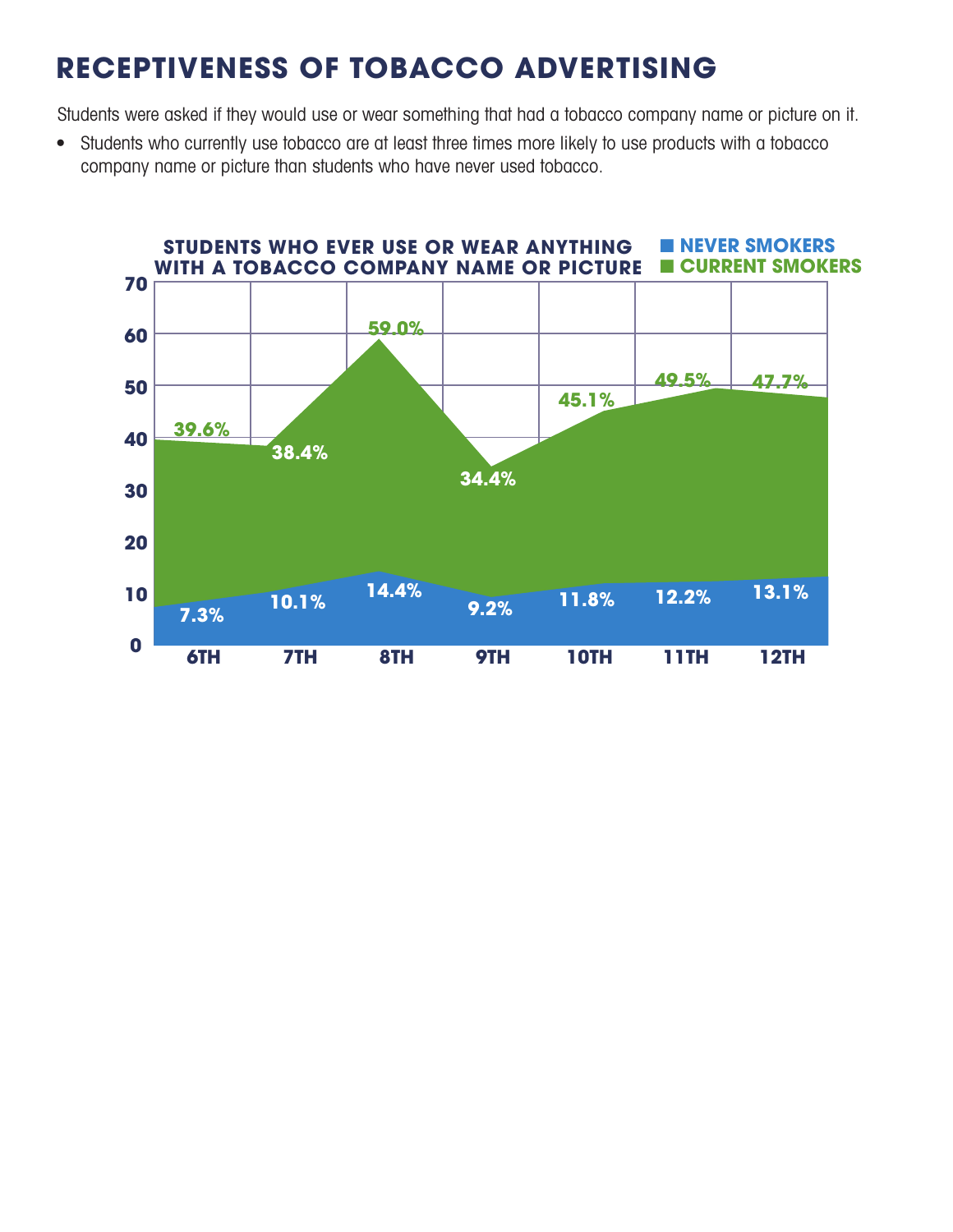### **Secondhand Smoke**

Students were asked if they think secondhand smoke is harmful. Knowledge of the harmful effects of tobacco may help students in their decision to avoid cigarette smoking.

- Overall, about 9 out of 10 students believe secondhand smoke is harmful to them.
- Both middle school (95.0%) and high school (95.0%) students who have never smoked are more likely than those who currently smoke to believe that secondhand smoke is harmful.



# **High School Students Who Believe**

**Middle School Students Who Believe Secondhand Smoke Is Harmful** 

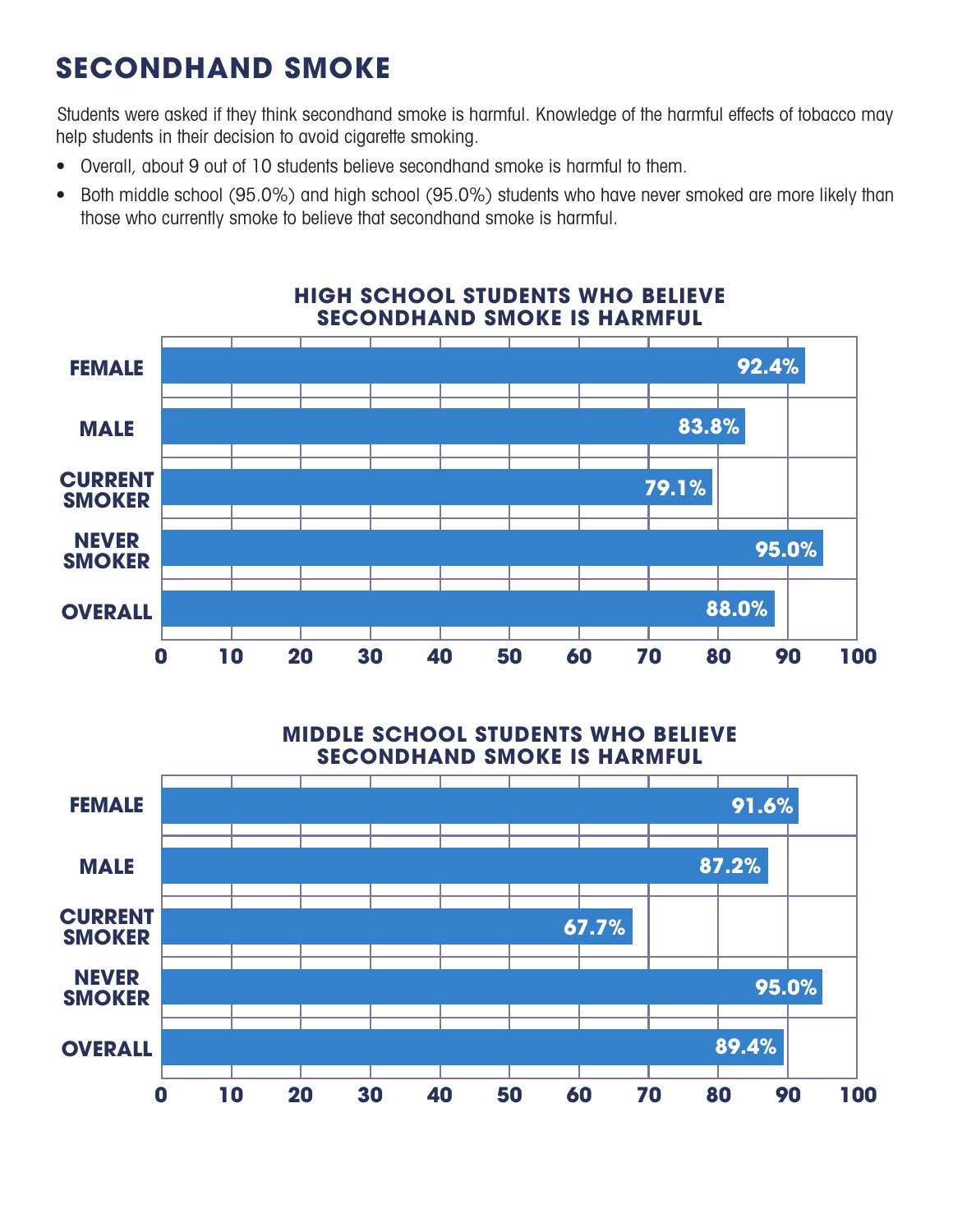### **Exposure to Secondhand Smoke in the Home**

To assess how many students are being exposed to cigarette smoke at home, students were asked if they live with someone who smokes cigarettes.

- In high school, current smokers are more likely than never smokers to live with someone smoking tobacco.
- White females were the most likely compared to black males who were the least likely among middle school students to live with someone who smokes cigarettes over a range of 16.9% in between the two groups.



#### **Middle School Students Who Live with Someone Who Smokes Cigarettes**

#### ■ **current smoker** ■ **never smoker High School Students in the Home with Someone Smoking Tobacco Products During the Past 7 Days**

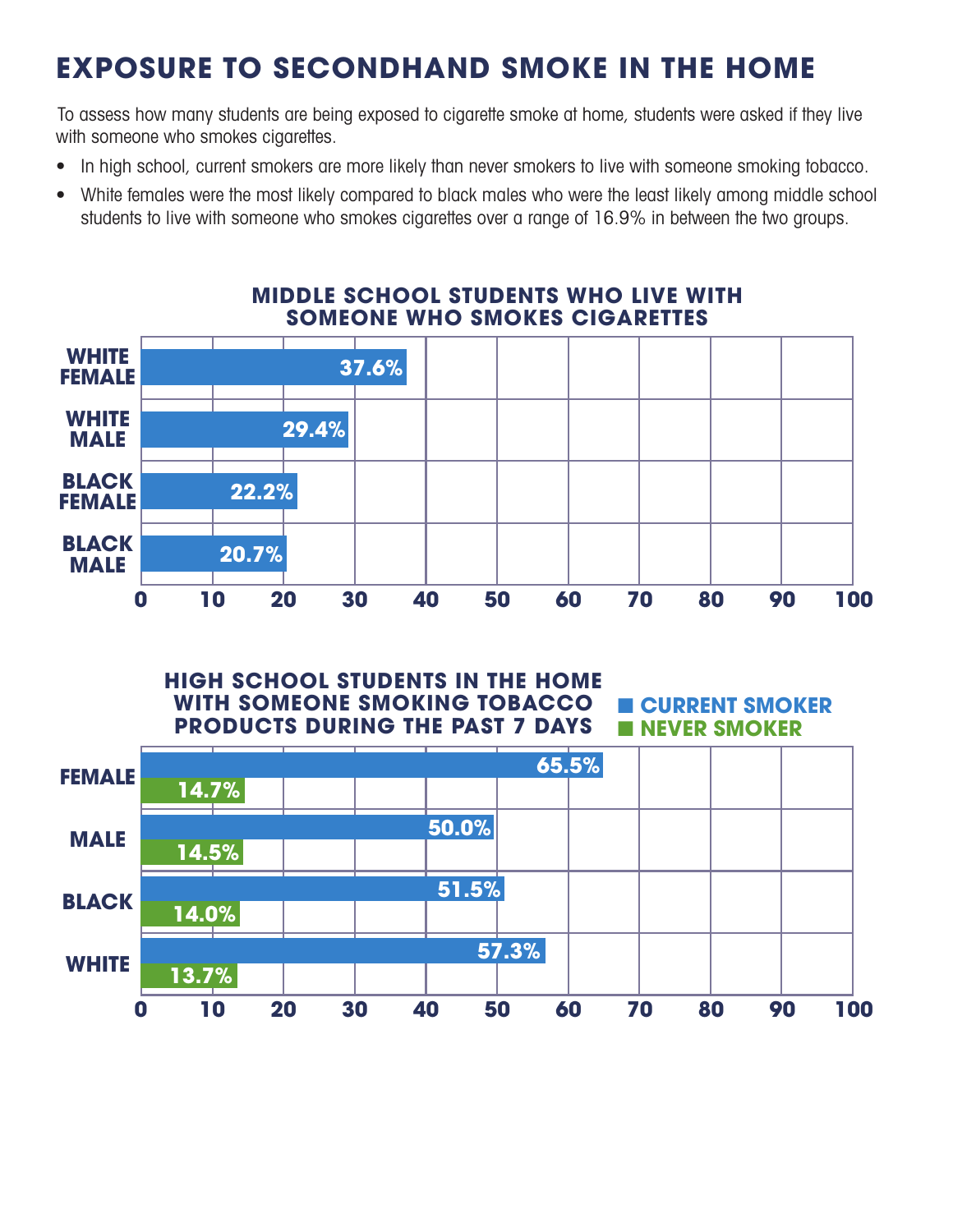### **Exposure to Secondhand Smoke in the Car**

Students were asked if they had ridden in a car with someone who was smoking tobacco during the past seven days.

- Current smokers were more likely than never smokers to ride with someone smoking tobacco.
- High school and middle school students have similar percentages for riding in a vehicle with tobacco smokers.



#### **High School Students Who Rode in a Vehicle With Someone Smoking Tobacco During the Past 7 Days** ■ **0 days** ■ **1-7 days**

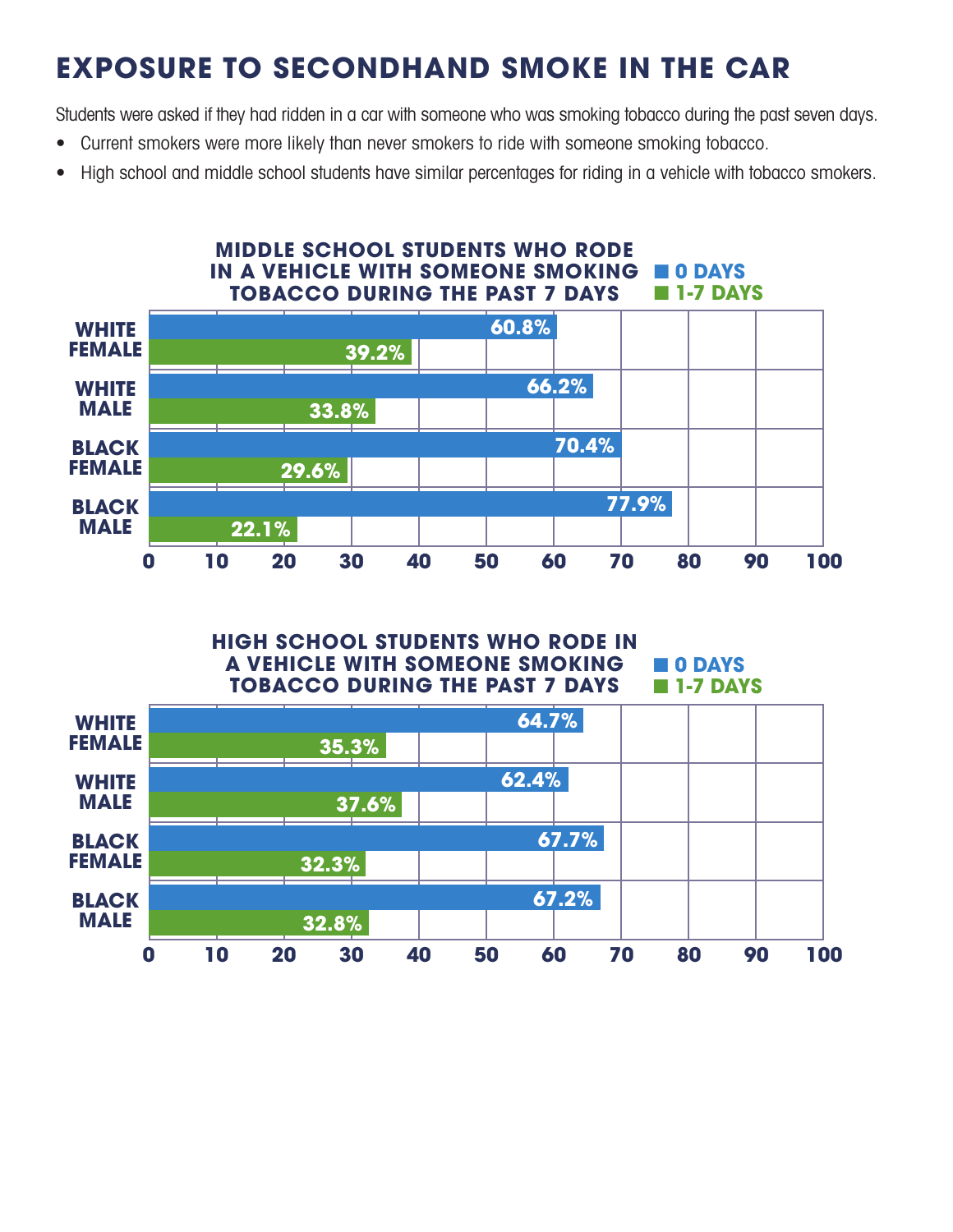### **Cigarette Trends**



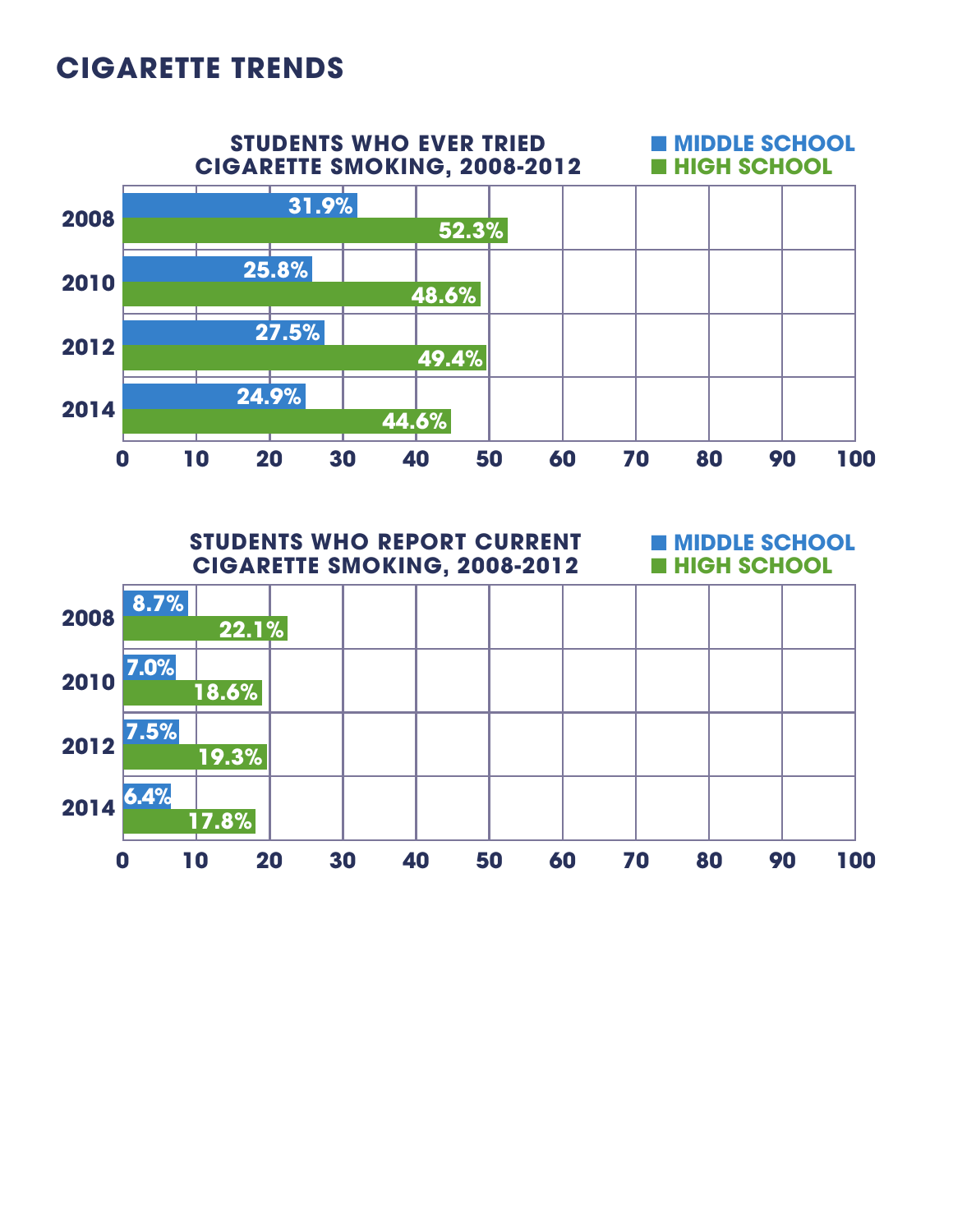### **Smokeless Tobacco Trends**



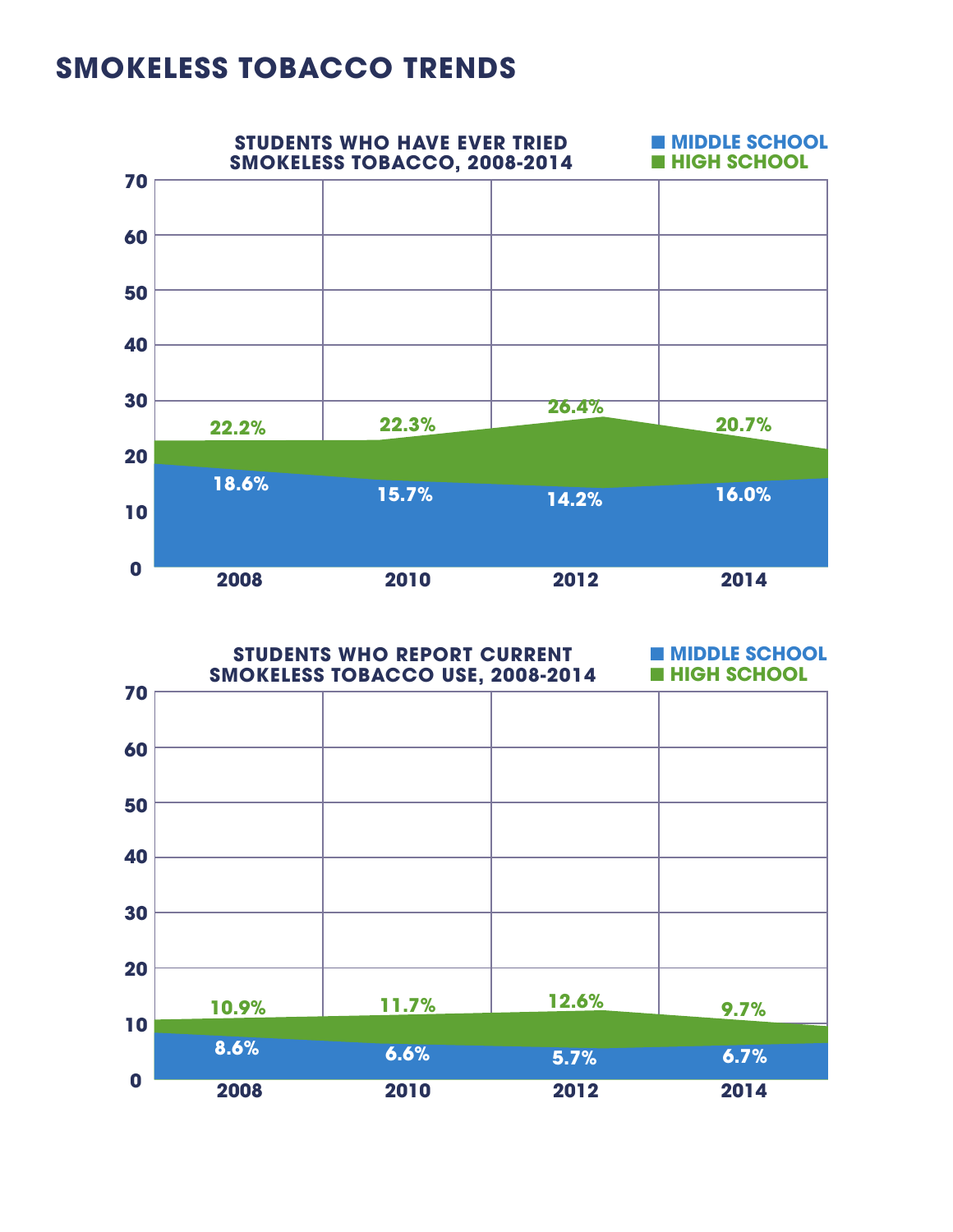### **cigar trends**



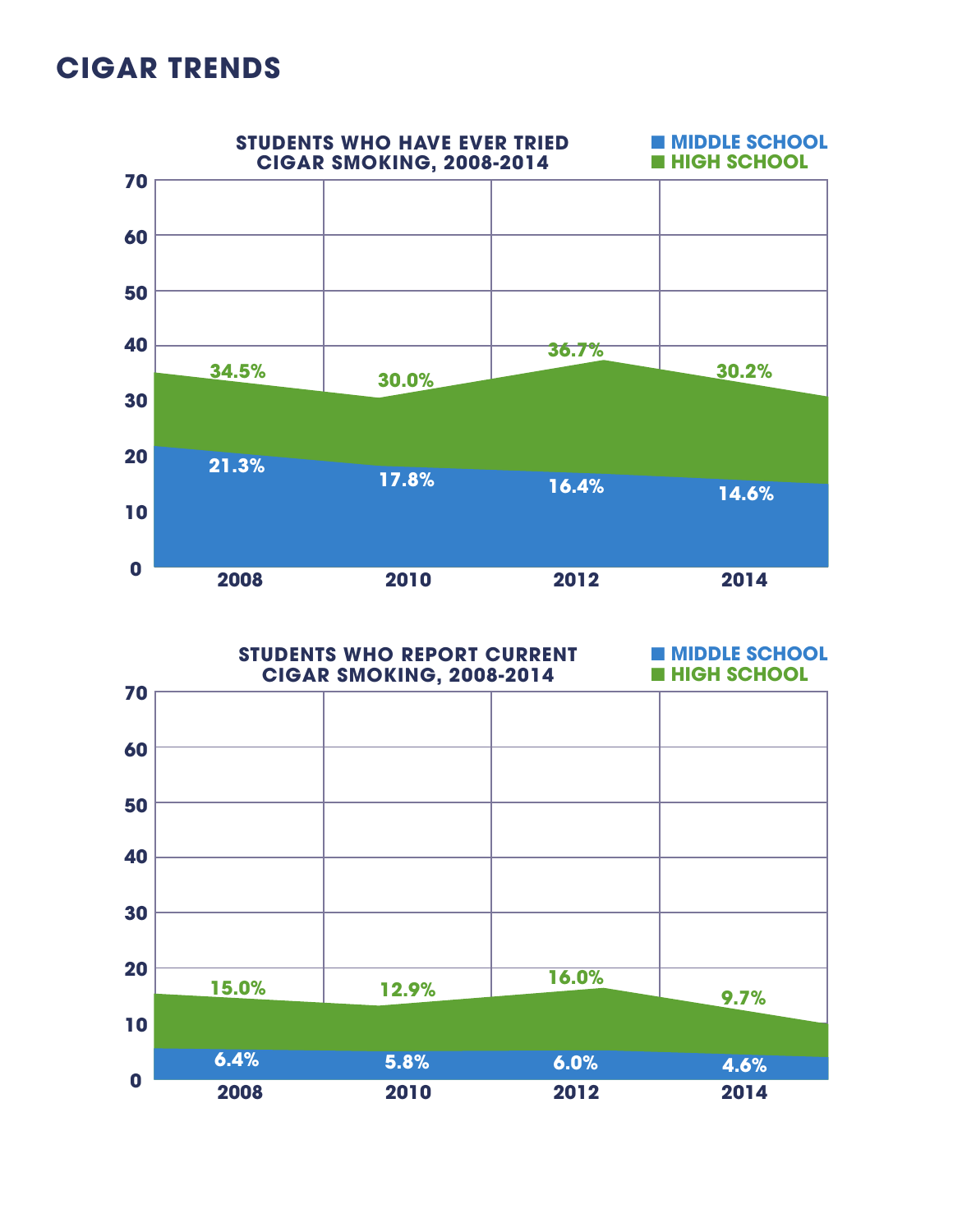### **Trends Summary**

Looking at the trends in usage of different forms of tobacco over several years shows the progress or decline in progress of methods of prevention, cessation, education, media, and other factors.

After a small decrease between years 2008-2010, the middle school percentages remain steady with an overall decline of 7% among those who ever tried cigarette smoking. The high school students who ever tried cigarette smoking had a slight decline from years 2008-2010 and remained fairly steady the following years. The overall decrease for high school students was 7.7%. However, the prevalence rates for current smokers in middle and high school students remained stable between most years, except a decline in high school rates between years 2008-2010.

Trends in smokeless tobacco attempts or usage have varied in both positive and negative ways. For high school students, the percentage of those who ever tried smokeless tobacco remained level until an increase in 2012. Then, there was a decrease in 2014 to reduce the percentage below the starting point in 2008. The middle school students have a steady decrease until 2012. The increase and decrease in attempts also follows an increase and decline in the current use of smokeless tobacco. High school students have a steady increase in current use until the decline in 2014. Middle schools also have a steady decrease in current use until an increase in 2014. This shows the need to educate and prevent students from trying smokeless tobacco so they do not become current users.

The current use of cigars, cigarillos, or little cigars also resembles the popularity of trying cigars among students. Overall, there has been a downward trend in the percentage of middle school students trying cigar smoking. The current smoking rates among middle school students remained level except a decline from 2012- 2014. The rates for high school students fluctuated for both ever trying cigar smoking and current cigar smoking.